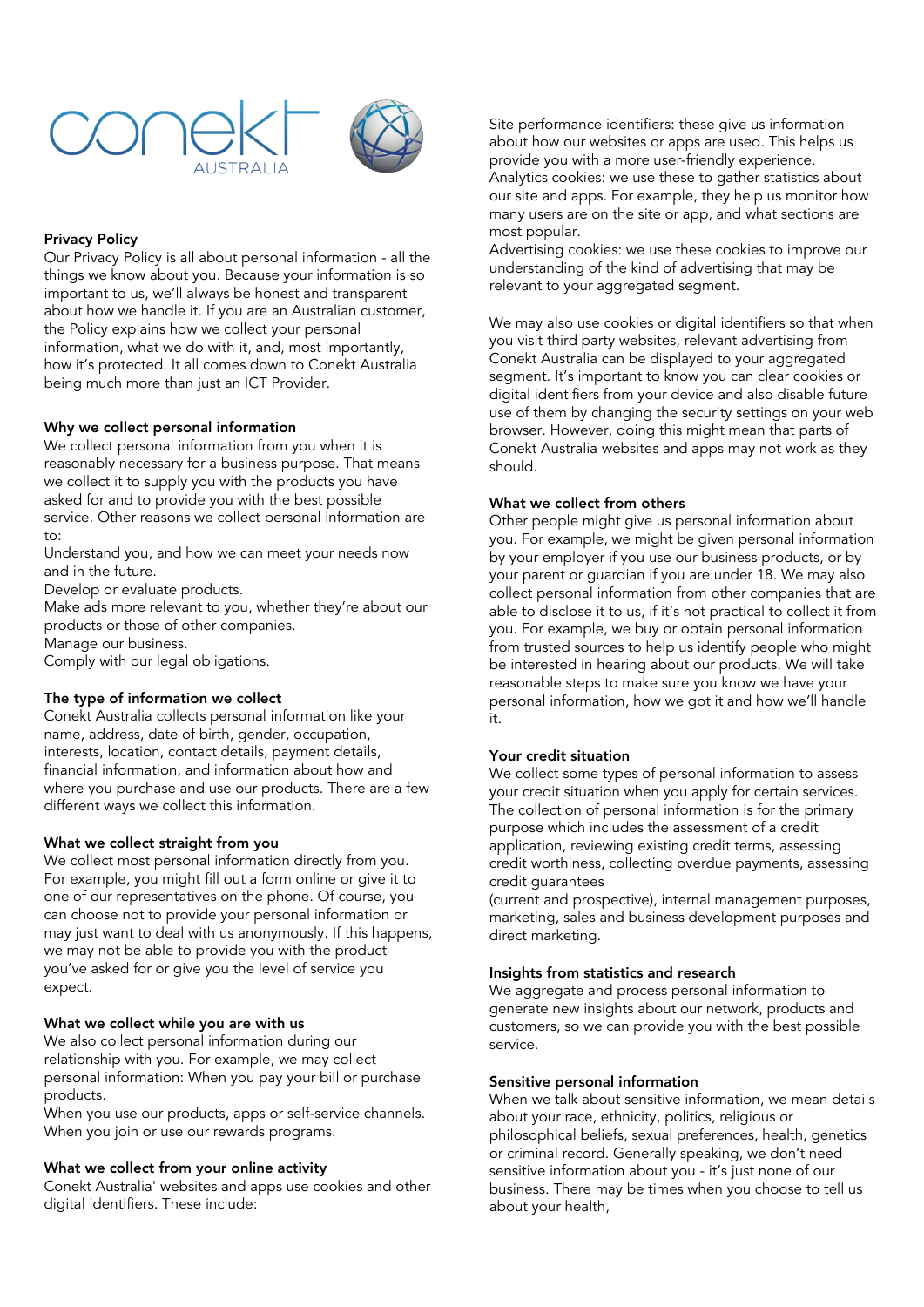and we might collect biometric information for use with new technologies like voice or fingerprint recognition. This could happen as technology changes and evolves over time. Remember, this kind of information will only be collected with your permission, and we will only use it for the purpose for which you provided it.

Coenkt Australia and who we work with We may share your personal information within the wider Conekt Australia Group of associated companies. We also work with a number of other companies, and in certain circumstances may share personal information with them too.

### Parties we work with

We sometimes team up with other companies to offer products. If you purchase a product that is delivered by one of our partners, we'll give them the personal information they need to provide it and manage their relationship with you. In these circumstances, we have arrangements in place with our partners that limit their use or disclosure of your personal information to these purposes.

### **Outsourcing**

We work with third parties to provide some types of sales, business and customer support. They may have access to systems that include your personal information. These companies are subject to strict controls that protect your information from unauthorized use or disclosure, and limit their access to your personal information to the extent necessary to do their job.

### Access to personal information from overseas

Our outsourcing partners are only given secure access to the personal information they need to do their job. Conekt Australia maintains effective control of your information at all times, including by ensuring that parties located overseas are subject to strict controls that limit access and subsequent handling of your information to the extent strictly necessary to perform the relevant function and protect your information from unauthorised use and disclosure. We do have different arrangements in place for some larger business customers.

## Outstanding payments

Debt is way up there on the 'things absolutely no one likes' list.

In some circumstances, we may need to refer or sell overdue debts to debt collectors or other companies. If we do this, we'll give them secure access to the personal information they need to handle the debt. We may also update credit

reporting agencies about some types of payment defaults, although we'll always tell you before we do this.

# Legal obligations and other privacy exceptions

We give access to personal information where we are permitted or obliged to do so by Australian law. For example, in some circumstances we will use or disclose personal information to react to unlawful activity, serious misconduct, or to reduce or prevent a serious threat to life, health or safety. We are obliged to cooperate with law enforcement bodies in some circumstances. We may disclose personal information, including information about phone calls and service use, when we receive an access request or warrant that is authorised under Australian law. We also give information about some of our telephone products to the Integrated Public Number Database, where it's used to do things like write phone directories and assist with the dispatch of emergency services.

### **Others**

We will only disclose personal information to others if you've given us permission, or if the disclosure relates to the main reason we collected the information and you'd reasonably expect us to do so.

### Advertising

Everyone hates being bombarded with ads for things they don't need or have any interest in. Conekt Australia may use your personal information to send you advertising that is customised or more relevant to your interests, characteristics or general location. This doesn't necessarily mean you'll get more advertising. It just means that the advertising that you see will hopefully be more relevant to you.

# Advertising Conekt Australia products Conekt

Australia advertises by mail, phone, email, text, and online via the internet and in apps.

# Advertising other products

We may also work with other companies to advertise their products online. We won't give them access to your personal information when we do this. Instead, we would work with them to understand the type of audience they want to advertise to, and deliver the ad for them.

## Opting out

We'll make sure that any marketing emails, texts and letters we send you clearly tell you how to opt out, or you can tell our phone staff. You can opt out of receiving online relevant advertising material at any time by clicking on the unsubscribe link at the bottom of the email, or by calling us on 1300 266 358. When you opt out, you can choose to opt out of particular direct marketing, or all direct marketing. Of course, there are some types of marketing we can't control on an individual basis, like general letterbox drops or online ads that are not targeted specifically to you.